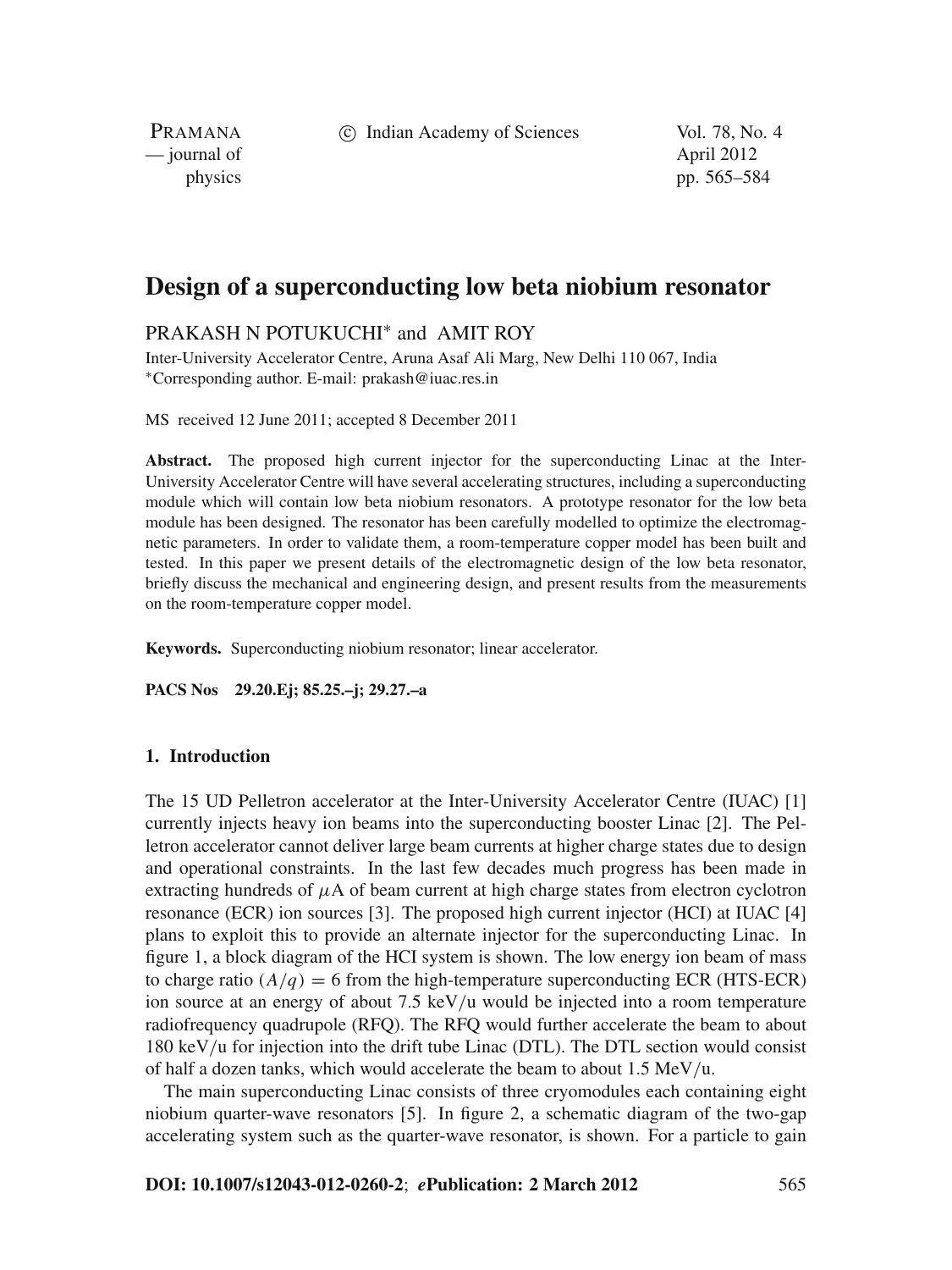

**Figure 1.** Block diagram of the proposed high current injector (HCI) system at IUAC.

maximum energy while passing through it, the particle velocity  $\beta$  (=v/c; c being the velocity of light) should be such that the phase of the applied RF (radiofrequency) changes by  $\pi$  radians during the time the particle takes to travel from the centre of the first gap to the centre of second gap (*d*), i.e.,

$$
d=\frac{\beta\lambda}{2},
$$

where  $\lambda$  is the wavelength of the RF. This condition is exactly satisfied for a unique velocity  $\beta_0$ , referred to as the synchronous velocity. For other velocities, the energy gain is given in terms of the transit time factor  $T(\beta)$ , as

$$
E_{\text{Gain}} = q E_{\text{a}} L_{\text{eff}} T(\beta) ,
$$



**Figure 2.** Schematic diagram of a two-gap accelerating system. The drift tube of length  $L_{DT}$  is in the middle. The two tubes at either end of the drift tube are the ports on the outer housing. The acceleration takes place in the two gaps (each of length *g*).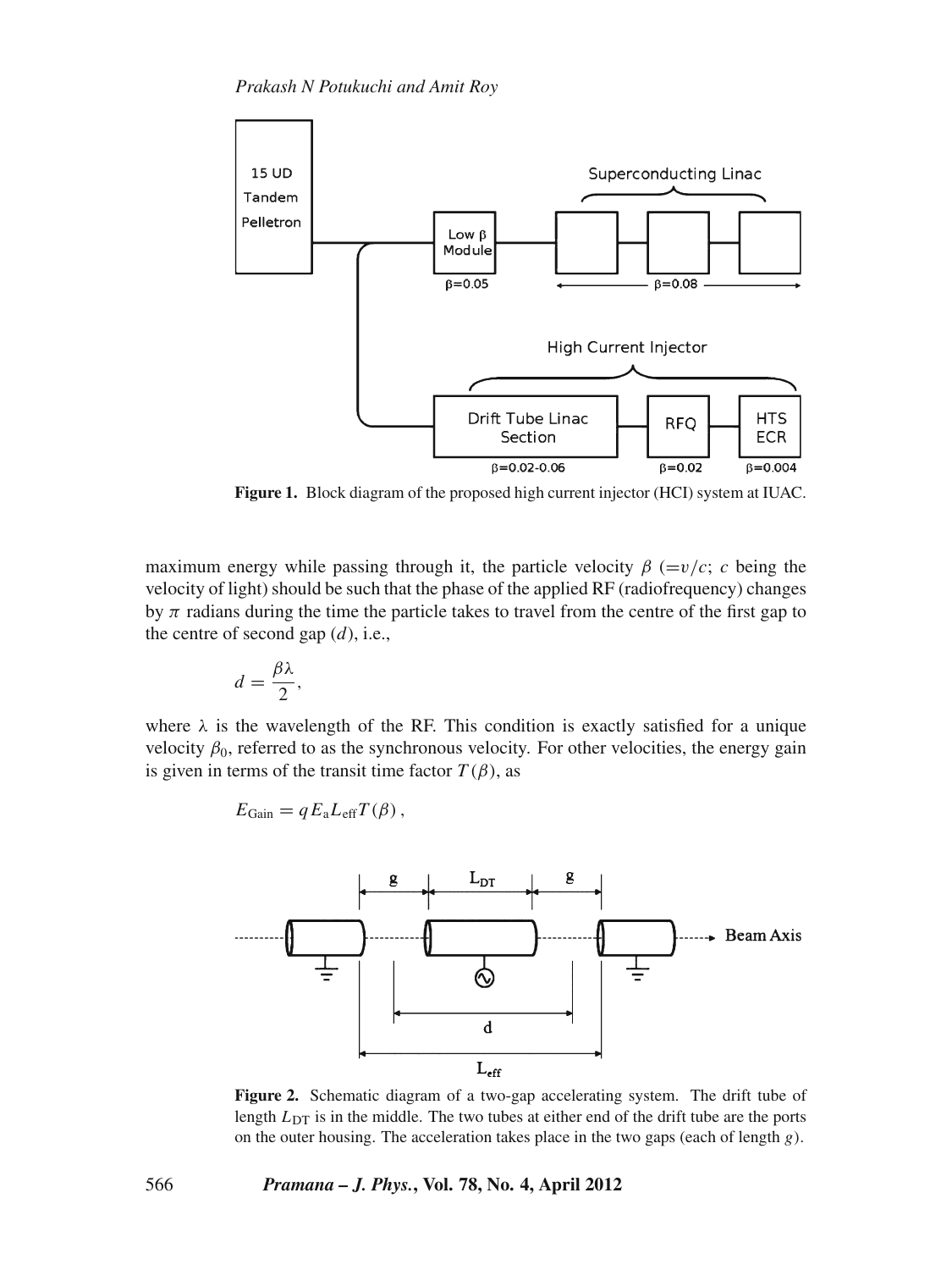where *q* is the charge state of the ion,  $E_a$  is the average accelerating electric gradient which is averaged over the effective acceleration length  $L_{\text{eff}}$  and  $T(\beta)$  is the ratio of the energy gained by a particle of any velocity to that gained by the particle of synchronous velocity, that is,

$$
T(\beta) = \frac{\int_{-L_{\text{eff}}/2}^{+L_{\text{eff}}/2} E(z) \sin(\omega t + \phi) dz}{\max \int_{-L_{\text{eff}}/2}^{+L_{\text{eff}}/2} E(z) \sin(\omega t + \phi) dz},
$$

where  $E(z)$  sin( $\omega t + \phi$ ) is the longitudinal electric field experienced by the particle along the beam axis and  $\omega = 2\pi f$  is the angular frequency of the applied RF. Obviously  $T(\beta_0)=1$ .

The resonators in the superconducting Linac operate at 97 MHz and are optimized for the synchronous velocity  $\beta_0 = 0.081$ . In figure 3,  $T(\beta)$  as a function of  $\beta$ , for this resonator, is shown. The range of velocities which can be accelerated by the resonator with a minimum efficiency of at least, say 70%, is given by  $\Delta \beta = \beta_{\text{high}} - \beta_{\text{low}}$ , where  $\beta_{\text{low}}$  and  $\beta_{\text{high}}$  are the lower and upper cut-offs at 70% of the maximum energy gain (see figure 3). As can be seen, the value of  $T(\beta)$  at  $\beta = 0.054$  is around 0.7, which rapidly falls to less than 0.5 at  $\beta = 0.049$ , which is quite low.

The beam energy out of the DTL section is about 1.5 MeV/u, which corresponds to  $\beta \approx 0.057$ . This is very close to the lower velocity cut-off  $\beta_{\text{low}}$  of the quarter-wave resonators employed in the superconducting Linac. In order to provide some extra cushion for velocity matching of the beam out of the DTL section into the main Linac, a superconducting module containing low beta resonators has been planned. The low beta module would be so placed that it can accelerate beams from HCI as well as from the Pelletron accelerator for injection into the superconducting Linac (see figure 1). This would also



**Figure 3.** Transit time factor  $T(\beta)$  vs.  $\beta$  for the quarter-wave resonators installed in the superconducting Linac. The two velocities  $\beta_{\text{high}}$  and  $\beta_{\text{low}}$  indicate the range for which the energy gain is more than 70% of the maximum.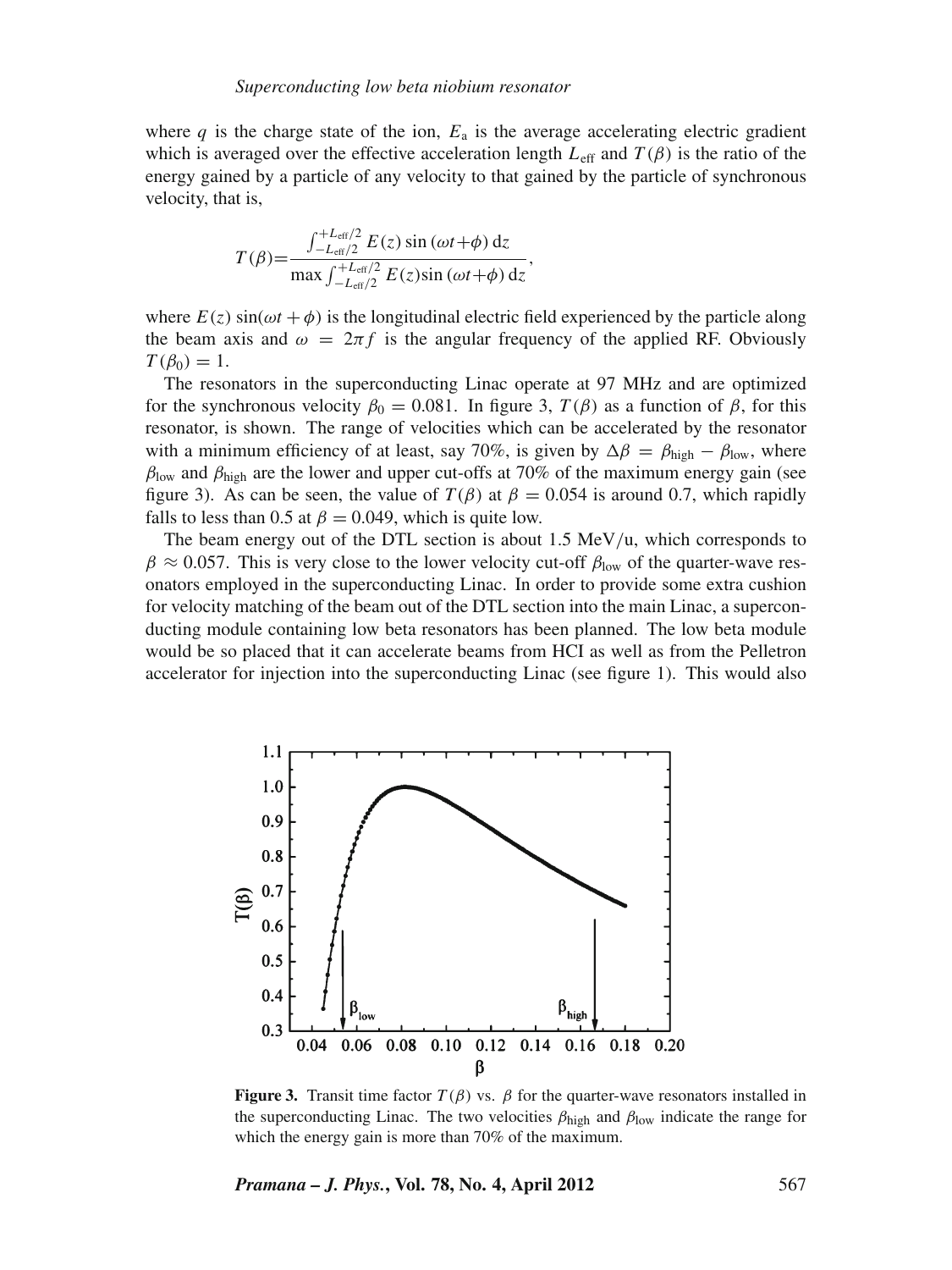allow acceleration of heavier beams (mass  $> 130$ ) from the Pelletron accelerator through the superconducting Linac than what is currently possible.

# **2. Low** *β* **resonator design**

TEM class superconducting niobium resonators have been used in Linacs for accelerating heavy ion beams [6]. They are usually designed in the frequency range 50–150 MHz where the Bardeen–Cooper–Schrieffer (BCS) surface resistance of superconducting niobium is small enough to permit their operation at 4.2 K. Several variants of this class of structures have been designed and developed [7]. Of these, the two-gap quarter-wave resonator (QWR) is characterized by its excellent mechanical stability and broad velocity acceptance. In general, QWRs have performed better than other structures in its class [8]. In addition, they are easier to fabricate compared to other designs, although more number of resonators are needed for achieving the required energy gain. For these reasons the two-gap co-axial line quarter-wave resonator has been chosen for the low beta resonator design.

# 2.1 *Key parameters for optimization*

Superconducting niobium resonators are always designed to maximize the accelerating gradient to obtain maximum energy gain for the beam. To achieve this, the peak electric and magnetic fields arising out of the applied RF must be minimized in the particular geometry [9]. For niobium to remain in the Meissner superconducting state, the peak magnetic field must remain below its lower critical magnetic field *H*<sub>C1</sub>, which is ∼1400 G at 4.2 K. The peak magnetic field in the resonator must therefore remain below this value. Similarly, the peak electric field must be minimized to reduce loading through electron field emission. Experience has shown that peak electric fields of 30–35 MV/m are easily achievable with good clean niobium surfaces [9].

Apart from the peak electric and magnetic fields, the key parameters which need to be studied and optimized in a resonator design are: frequency, energy gain, transit time factor, stored energy, geometry factor, shunt impedance and electron multipacting. All these parameters cannot be optimized individually, independent of each other. Many of them are coupled together and therefore they have to be globally optimized. While the energy gain, geometry factor and shunt impedance must be maximized, the peak electric and magnetic fields must be minimized, maintaining a low enough value for the stored energy.

In addition to the electromagnetic parameters, the design of the resonator must aim to increase the frequency of the lowest mechanical eigenmode as high and as far away from 50 Hz as possible, to reduce microphonic-induced RF frequency jitter. The design must also ensure that liquid helium-induced pressure fluctuations do not deform the resonator substantially, which may result in large changes in its resonance frequency. Finally, the design must be such that it can be fabricated using the available infrastructure. Fabrication of superconducting niobium resonators requires some special facilities. IUAC has set up such facilities and over the past few years several niobium resonators have been successfully built and tested using this infrastructure [10].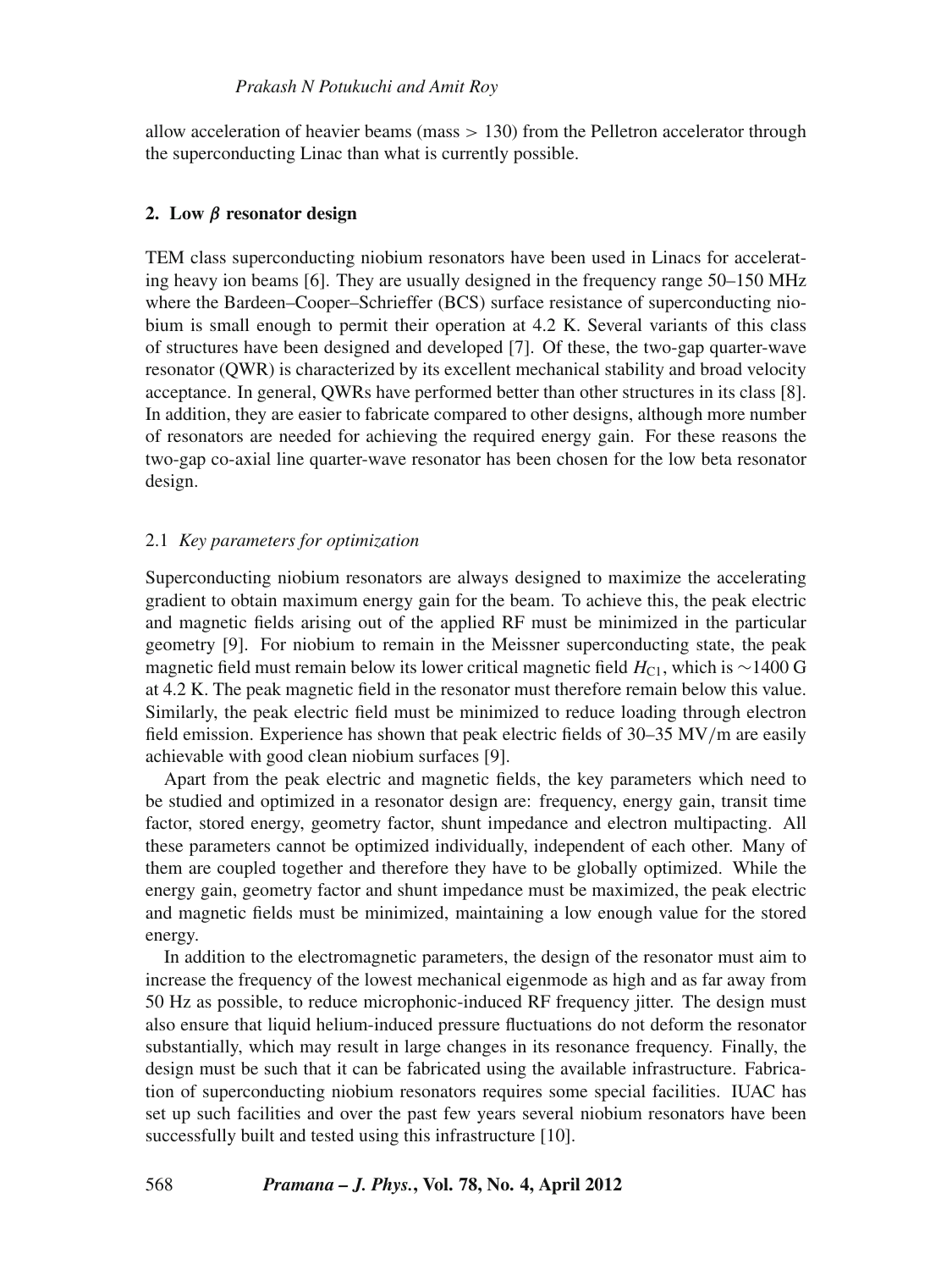In the following we present details of the design of the low beta quarter-wave resonator. For the electromagnetic simulation we have used the computer code CST-Microwave Studio (MWS) [11], which is a 3D electromagnetic simulator based on the finite integration technique.

#### 2.2 *Synchronous velocity*  $β_0$

The expected energy out of the DTL section of the HCI system is around 1.5 MeV/u, which corresponds to  $\beta \approx 0.057$ . As can be seen from figure 3, the energy gain on the lower velocity side of the synchronous velocity falls off rapidly when compared to the energy gain on the higher velocity side. The synchronous velocity of the low beta resonator is chosen to be 0.050 so that the lower velocity cut-off  $(\beta_{low})$  will be less than 0.04 (∼0.75 MeV/u), thus providing a large velocity acceptance range and sufficient cushion for tuning the beam from DTL into the superconducting Linac. Details of the energy gain and transit time factor calculations are given in the subsequent sections.

# 2.3 *RF Frequency*

For the effective acceleration length  $(L<sub>eff</sub>)$  of the resonator to be long, the RF frequency should be as low as possible. However, this also increases the resonator height, making it mechanically unstable and also difficult to accommodate in the given height of the beam hall. Taking into account the constraint posed by the ceiling height in the beam hall, we have decided 97 MHz ( $(\lambda/4) \approx 75$  cm) as the frequency for the low beta resonator also. This choice of frequency has the additional advantage that the existing clock distribution system for the entire accelerator system remains the same. In addition, the development of the electronics controls for the low beta resonator would be simpler since it will benefit from the experience gathered from operating the main Linac.

#### 2.4 *Transit time factor calculations*

From figure 2 it is easy to see that

$$
d = \frac{\beta \lambda}{2} = L_{\text{DT}} + g,
$$
  

$$
L_{\text{eff}} = L_{\text{DT}} + 2g = d + g,
$$

where  $L_{DT}$  is the length of the drift tube and *g* is the gap length between the drift tube and the two outer tubes (ports on the housing).

The transit time factor calculations for the low beta resonator design have been done for several sets of  $L_{\text{DT}}$ , *g* and  $L_{\text{eff}}$  with  $d$  (=  $\beta_0 \lambda/2$ ) = 7.73 cm ( $\beta_0$  = 0.050 and  $f$  = 97 MHz). Here we only discuss the two extreme cases, namely the smallest and the largest drift tube lengths that are possible, as other combinations lie in between. Table 1 shows the values of the various parameters for these two cases.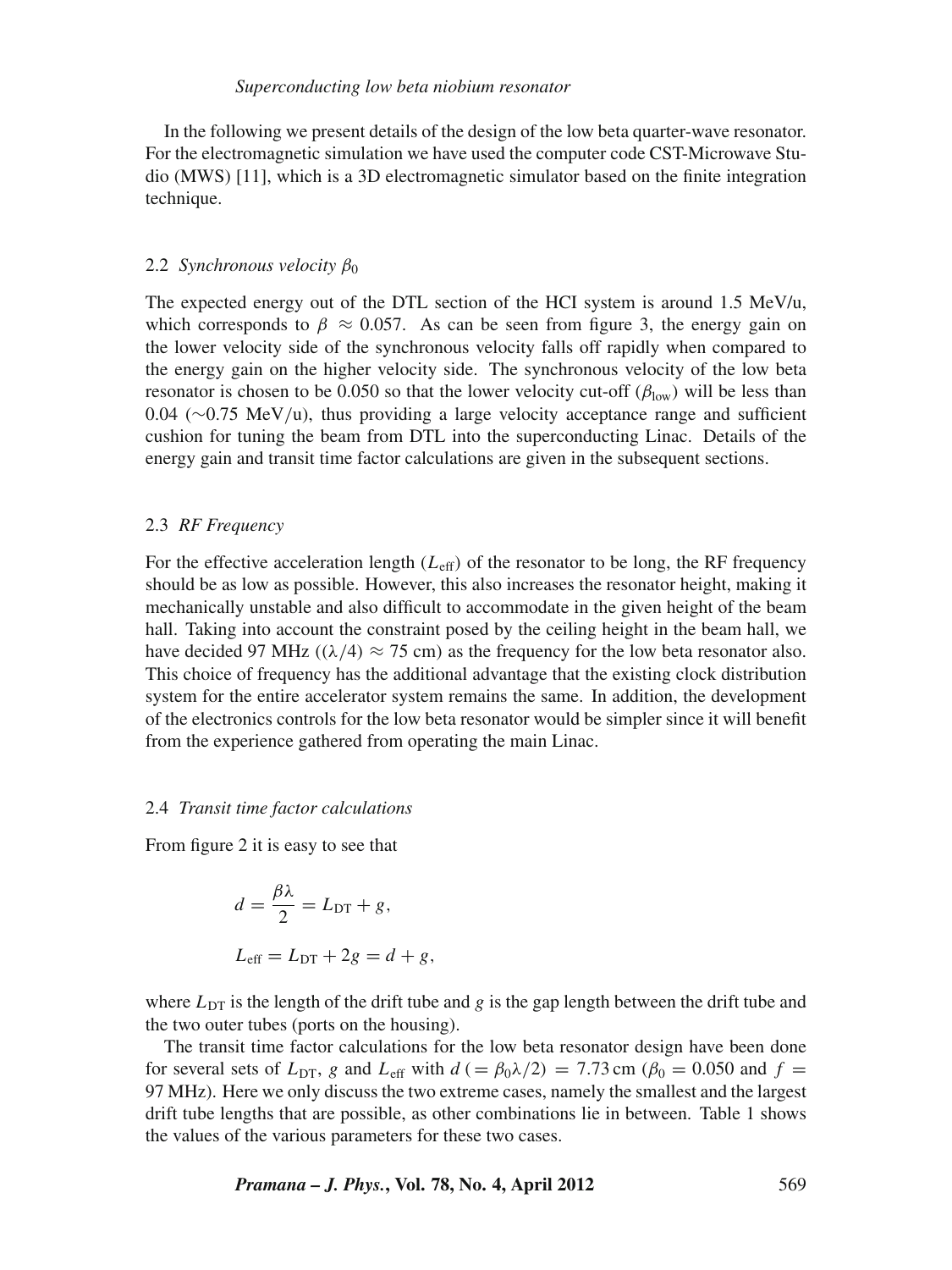| Case No. | $L_{DT}$ (cm) | $g$ (cm) | $L_{\rm eff}$ (cm) | f(MHz) |
|----------|---------------|----------|--------------------|--------|
| Case I   | 2.5           | 5.23     | 12.96              | 97     |
| Case II  | 5.5           | 2.23     | 9.96               | 97     |

**Table 1.** Drift tube length  $L_{DT}$ , gap length  $g$  and the effective acceleration length *L*eff for the two cases.

In figure 4, the energy gain (per charge state) as a function of  $\beta$  for the two cases is shown. It is about 12% more in Case II compared to Case I. However, the smaller gap (*g*) in Case II results in a peak electric field value that is 36% more compared to Case I. If the drift tube length is reduced to 4.5 cm ( $g = 3.23$  cm and  $L_{\text{eff}} = 10.96$  cm), the energy gain remains about the same but the peak electric field in the gap reduces substantially and becomes only 16% more than Case I. If the drift tube length is reduced further, the energy gain begins to suffer. An optimum drift tube of length  $L_{\text{DT}} = 4.5$  cm has been selected for the low beta resonator. The energy gain for this set is also shown in figure 4.

### 2.5 *Optimization of peak magnetic field, shunt impedance and geometry factor*

One way to minimize the peak magnetic field in a quarter-wave resonator is to taper the central coaxial line [12]. In figure 5, a schematic diagram of the linearly tapered coaxial line quarter-wave resonator is shown. Besides reducing the peak magnetic field, tapering also improves the mechanical stability of the resonator by providing a large anchoring area at the shorted end (see figure 5). However, tapering reduces the inductance thereby increases the resonance frequency, which means that the length of the coaxial line needs



**Figure 4.** Energy gain per charge state vs. beta for the two cases shown in table 1. For comparison the final set selected for the design is also shown. The calculations are shown for 1 J of stored energy in the resonator.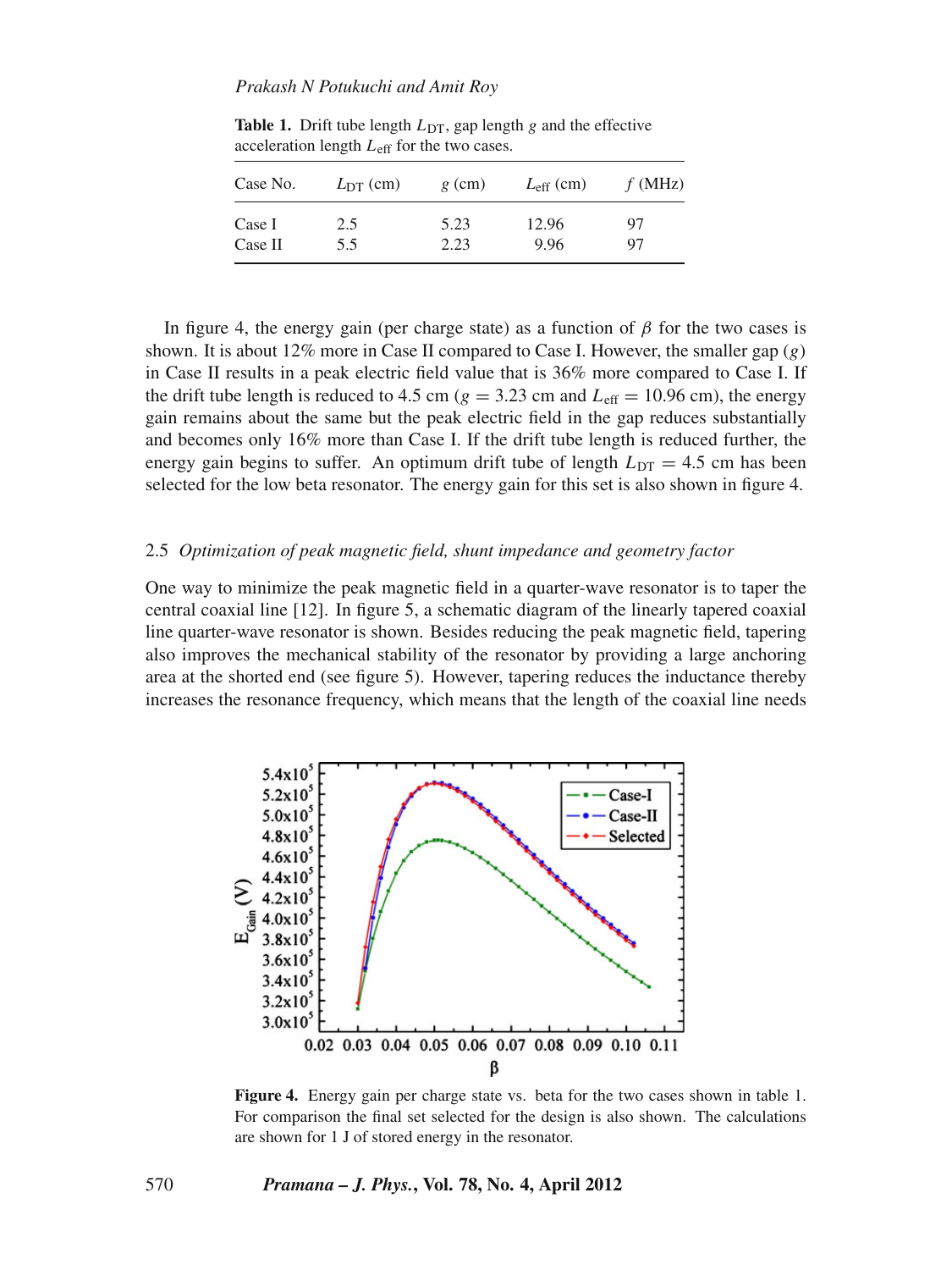

**Figure 5.** Schematic diagram of a linearly tapered coaxial line quarter-wave resonator. The upper and lower diagrams show the view in two perpendicular planes. The drift tube is attached at the end of the central tapered coaxial line. The dashed line with arrow through the drift tube in the lower figure indicates the beam axis, which is perpendicular to the plane of the paper in the upper figure.

to be increased to maintain the frequency. The central conductor length  $L_{\text{CC}}$ , of such a tapered line is given by

$$
L_{\rm CC} = \ell + 2R_{\rm DT}.
$$

The capacitance at the end of the coaxial line is decided by the size of the drift tube. By increasing it, the capacitance can be increased and the coaxial line can be foreshortened. Although this can improve the mechanical stability of the resonator, it is achieved at the cost of increasing the total stored energy  $(U)$  in it. Since the power required to phase-stabilize a resonator is equal to the product of the frequency jitter and the total electromagnetic stored energy ( $P = \Delta \omega \cdot U$ ,  $U \propto E_a^2$ ), increasing the stored energy increases the power required to phase control the resonator, which can limit the on-line operating gradient of the resonator. Drift tubes of two different sizes were used for the electromagnetic modelling of the resonator on CST-Microwave Studio: drift tube radii  $R_{\text{DT}} = 3.25$  and 4.50 cm having the same length  $L_{\text{DT}} = 4.50$  cm (see figure 5).  $R_{\text{open}}$ , the radius of the coaxial line at the drift tube end (open-end) was fixed at 1.25 cm and *R*short, the radius at the shorted-end, was increased in steps.

In figure 6, the MWS model indicating the transverse electric field along the coaxial line in the resonator, is shown. In figure 7, the peak magnetic field  $B_{\text{peak}}$  at an accelerating gradient of 1 MV/m, for different values of  $R_{short}/R_{open}$  for the two drift tube diameters, is shown. In figures 8a and 8b, the length of the coaxial line and the shunt impedance of the resonator, as a function of the ratio of the radii, for the two different drift tube are shown.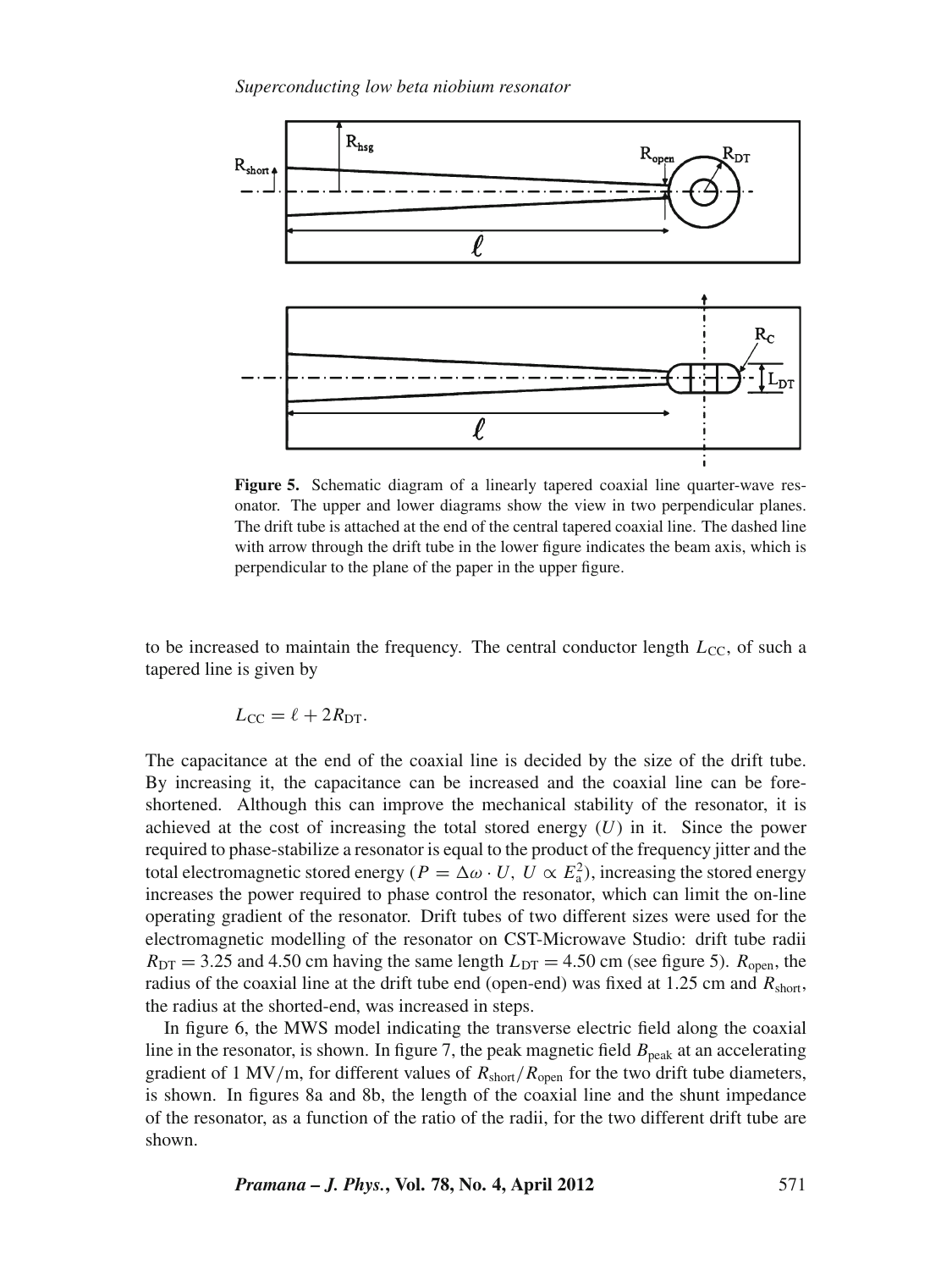

**Figure 6.** Results of calculations using Microwave Studio model showing the transverse electric field along the coaxial line, for the drift tube of radius  $R_{\text{DT}} =$ 3.25 cm.

In table 2, the parameters for the two drift tube options are shown for the ratio  $(R_{\text{short}}/R_{\text{open}}) = 2$ . It can be seen that the first option with  $R_{\text{DT}} = 4.50$  cm is preferable since the central coaxial line is substantially shorter while the peak magnetic field and stored energy are not significantly different. Although the energy gain is higher in the second option, as we shall see in the following, the parameters improve substantially when the outer housing diameter is increased.

In the second step of the optimization, the outer housing diameter (radius  $R_{\text{hsg}}$  in figure 5) was increased in steps while maintaining the effective acceleration length  $L_{\text{eff}} =$ 10.96 cm, to further reduce the peak magnetic field. In figure 9, MWS output of the *x* and



**Figure 7.** Peak magnetic field as a function of the ratio of the radii at the two ends of the coaxial line, for the two different drift tubes.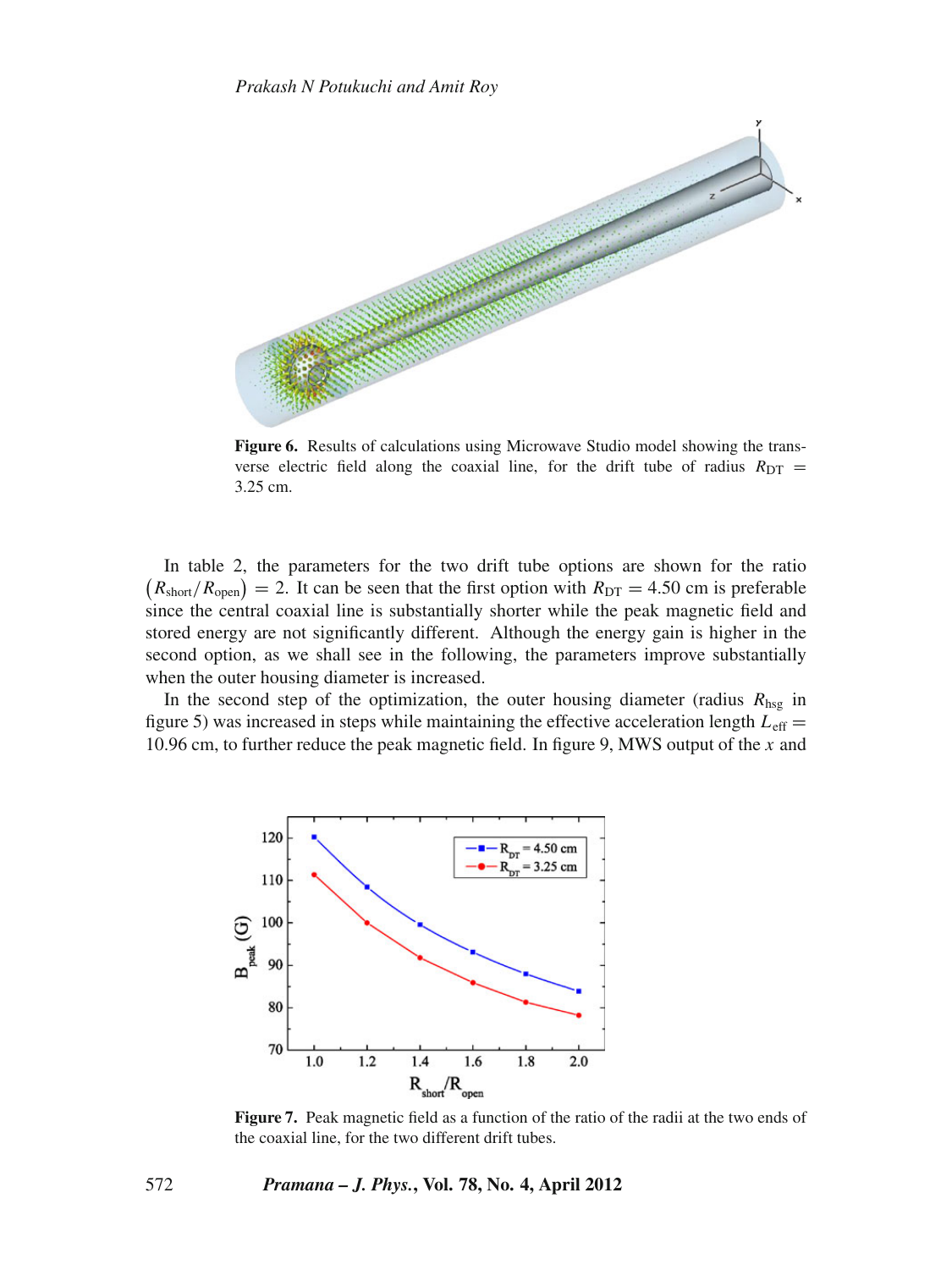

**Figure 8.** (a) Length of the coaxial line  $L_{CC}$  and (b) geometric shunt impedance  $R_{\rm sh}/Q$ , as a function of the ratio of the radii at the end of the coaxial line, for the two different drift tubes.

**Table 2.** Parameters of the resonator for the two different drift tube options with  $(R_{\text{short}}/R_{\text{open}}) = 2$ . The peak magnetic field  $B_{\text{peak}}$  and stored energy  $U_0$ are shown at an accelerating gradient of 1 MV/m. The energy gain is shown for a stored energy of 1 J in the resonator.

| Parameter         | $R_{DT} = 4.50$ cm | $R_{DT} = 3.25$ cm |
|-------------------|--------------------|--------------------|
| $B_{\rm peak}$    | 84 G               | 78 G               |
| $L_{\rm CC}$      | $71.5 \text{ cm}$  | 80 cm              |
| $R_{\rm sh}/Q$    | 485 $\Omega$       | 518 $\Omega$       |
| $QR_{s}$          | 11 $\Omega$        | 11 $\Omega$        |
| $E_{\text{Gain}}$ | $0.545$ MV         | 0.561 MV           |
| $U_0$             | $36.7 \text{ mJ}$  | 33.4 mJ            |

*y*-components of the magnetic field along the tapered coaxial line for  $R_{\text{DT}} = 4.5$  cm is shown. In figures 10a and 10b, the peak magnetic field and shunt impedance respectively are shown as functions of the outer housing diameter for  $(R_{short}/R_{open}) = 2$ , for both the drift tubes sizes. In figures 11a and 11b, the central coaxial line length and geometry factor QRs respectively are shown as functions of the outer housing diameter for  $(R_{\text{short}}/R_{\text{open}}) = 2$ , for both the drift tubes sizes. The calculations have been performed up to the outer housing diameter of 16 cm, since beyond this value the real estate gradient, which is the average accelerating gradient over the entire length of the real accelerator, begins to suffer.

In table 3, the parameters for both the options,  $R_{DT} = 4.50$  and 3.25 cm are shown. As can be seen, the values of peak magnetic field, stored energy and geometry factor are quite close in both the options. Although the energy gain is slightly more ( $∼2.5\%$ ) in the second option, the coaxial line is longer by about 8%. As mentioned earlier, the ceiling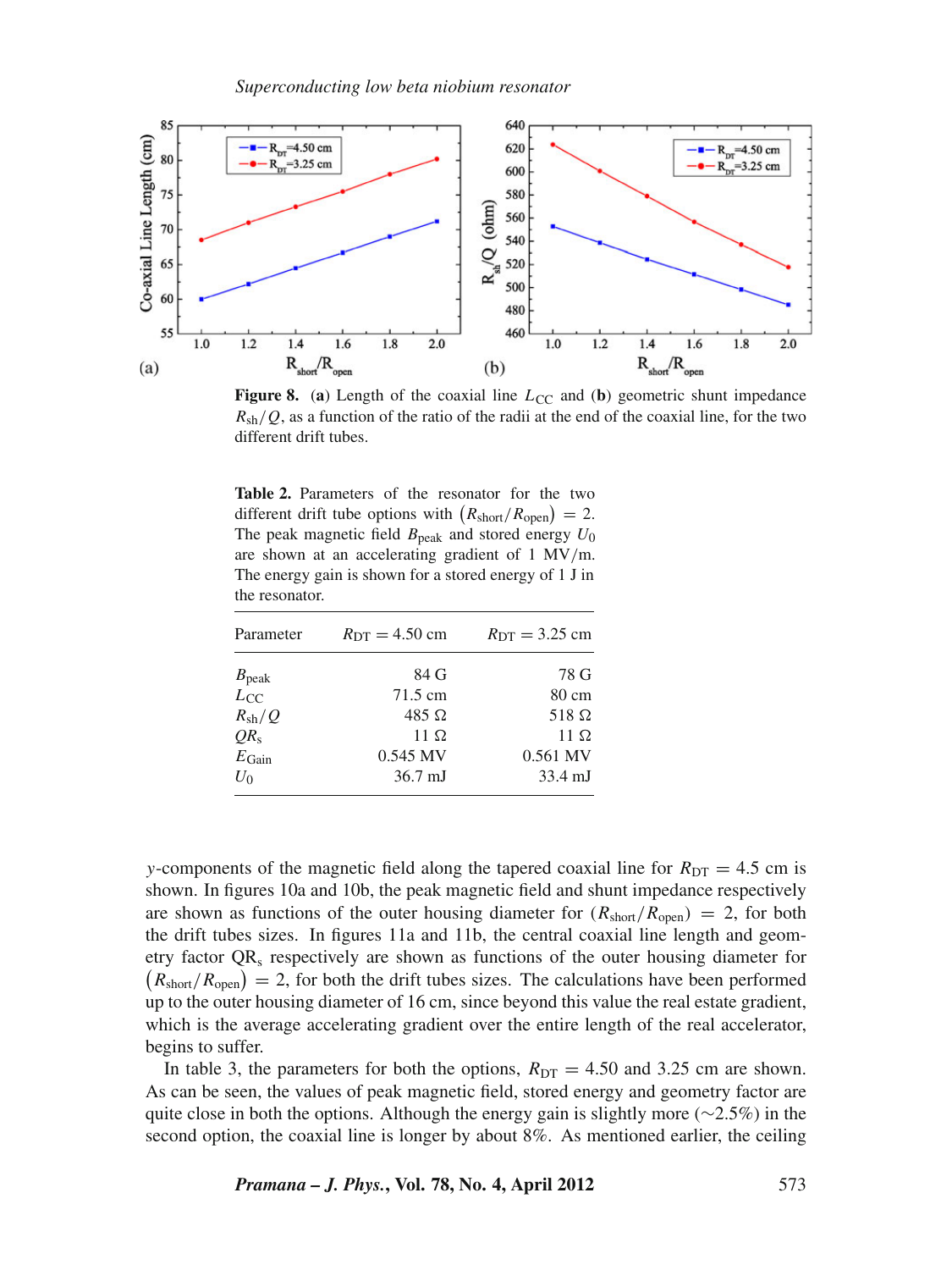

**Figure 9.** MWS output of the *x*- and *y*-components of the magnetic field along the tapered coaxial line, for the drift tube of radius  $R_{DT} = 4.50$  cm.



**Figure 10.** (**a**) Peak magnetic field and (**b**) geometric shunt impedance, as a function of outer housing diameter for  $(R_{\text{short}}/R_{\text{open}}) = 2$ , for the two different drift tubes.



**Figure 11.** (a) Coaxial line length  $L_{CC}$  and (b) geometry factor  $QR_s$ , as a function of the outer housing diameter for  $(R_{\text{short}}/R_{\text{open}}) = 2$ , for the two different drift tubes.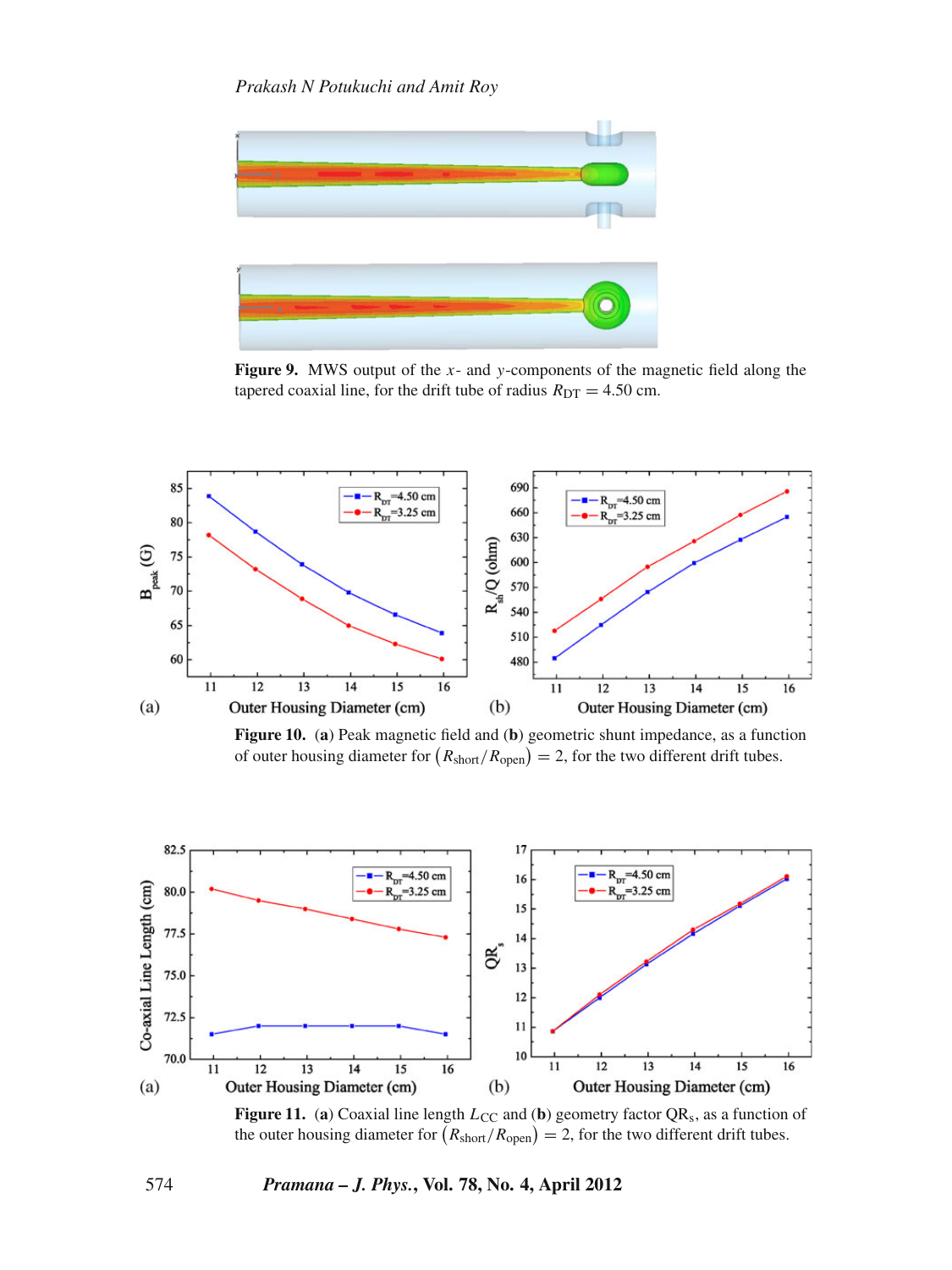### *Superconducting low beta niobium resonator*

**Table 3.** Parameters of the resonator for the two different drift tube options with  $(R_{\text{short}}/R_{\text{open}}) = 2$  and outer housing diameter = 16 cm. The peak magnetic field  $B_{\text{peak}}$  and stored energy  $U_0$  are shown at an accelerating gradient of 1 MV/m. The energy gain is shown for a stored energy of 1 J in the resonator.

| Parameter          | $R_{DT} = 4.50$ cm | $R_{DT} = 3.25$ cm |
|--------------------|--------------------|--------------------|
| $B_{\rm peak}$     | 64 G               | 60 <sub>G</sub>    |
| $L_{\rm CC}$       | $71.5 \text{ cm}$  | 77.3 cm            |
| <b>OH</b> Diameter | $16 \text{ cm}$    | $16 \text{ cm}$    |
| $R_{\rm sh}/Q$     | $655 \Omega$       | $686 \Omega$       |
| $QR_s$             | $16 \Omega$        | $16.1 \Omega$      |
| $E_{\text{Gain}}$  | 0.631 MV           | $0.646$ MV         |
| $U_0$              | $28.8$ mJ          | $26.6$ mJ          |

height in the beam hall where the low beta module will be located, constrains the overall height of the resonator. Hence the first option, with  $R_{DT} = 4.50$  cm was finally chosen for the low beta resonator design.

# 2.6 *Optimization of peak electric field*

The peak electric field occurs on the drift tube of the central coaxial line and its value is decided by the corner radius  $R_C$  on the drift tube (see figure 5). Since  $L_{DT} = 4.50$  cm, the maximum corner radius that can be provided on the drift tube is 2.25 cm. In figure 12, the peak surface electric field at an accelerating gradient of 1 MV/m as a function of the



**Figure 12.** Peak surface electric field at 1 MV/m accelerating gradient as a function of drift tube corner radius  $R_C$ .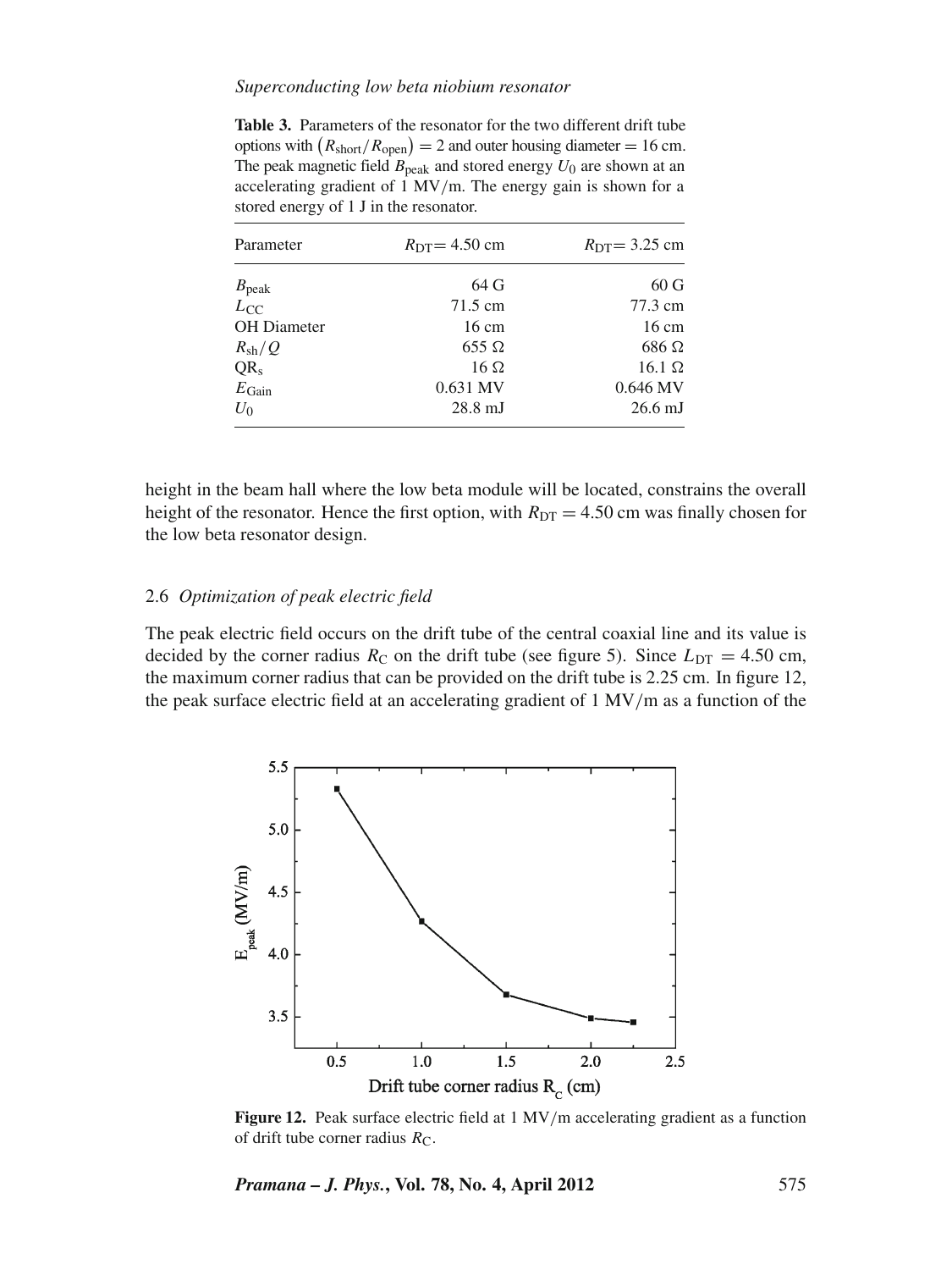corner radius  $R<sub>C</sub>$ , is shown. As can be seen, the values of the peak electric field are not substantially different for  $R_C = 2.0$  and 2.25 cm. Since the drift tube will be die-formed in two halves and electron beam welded, it has been decided to keep  $R_C = 2.0$  cm, which will provide a proper circumferential welding joint for the two halves.

# 2.7 *Multipacting*

Electron multipacting in RF resonators makes it difficult to power them and the design should try to minimize the probability of its occurrence. Two-point multipacting in TEM class structures occurs if the combination of gap length  $g$  (see figure 2) in the high electric field region and the RF frequency of the resonator is such that the electrons gain energy in the range 100–1000 eV where the secondary electron emission coefficient for niobium is more than 1. The electron energy is given by [9]

$$
K_n = \frac{2e^2V_n}{m_e\omega^2g^2},
$$

where  $V_n = (g^2 \omega^2 m_e/(2n-1)\pi e)$  is the gap voltage at which two-point multipacting of order  $n$  can occur,  $e$  and  $m_e$  are the charge and mass of the electron respectively and  $\omega = 2\pi f$ . For  $n = 1$ , the energy in electron-volts is given by  $K_n = 4.55 \times 10^{-3} f^2 g^2$  eV, where *f* is in MHz and *g* is in cm.

Apart from the proper selection of  $g$  and  $f$ , it is also important to avoid cylindrical symmetry in the high electric field region and minimize the total surface area over which electron multipacting can occur. Tapering of the central coaxial line and geometry of the drift tube in the present design of the low beta resonator have been made keeping this in consideration.

#### 2.8 *Final optimization of the resonator*

In changing the geometry for the optimization of all the relevant parameters, we find that the synchronous velocity slightly shifts from the starting value. In order to bring it back to the design value ( $\beta = 0.050$ ), some minor adjustments in the drift tube length and gap  $(L_{DT}$  and *g*) have to be made. This, however, does not change other parameters significantly. Although reducing  $L_{DT}$  or  $g$  reduces the synchronous velocity, detailed analysis shows that the change in  $g$  (and therefore  $L_{\text{eff}}$ ) brings about a faster change in the synchronous velocity compared to change in  $L_{DT}$ . For the final design of the low beta resonator, however, both  $L_{DT}$  and *g* have been slightly changed for adjusting the synchronous velocity  $\beta_0$ . In table 4, the parameters of the final design are shown. In figure 13, the transit time factor *T*( $β$ ) as a function of  $β$  for the final design of the resonator, is shown. It is almost flat over the range  $\beta = 0.049$ –0.052. The  $\Delta \beta$  value is nearly 0.072, suggesting that the low beta resonator design has a broad velocity acceptance. The accelerating electric field profile along the beam axis is shown in §3, which describes the room-temperature copper model of the resonator.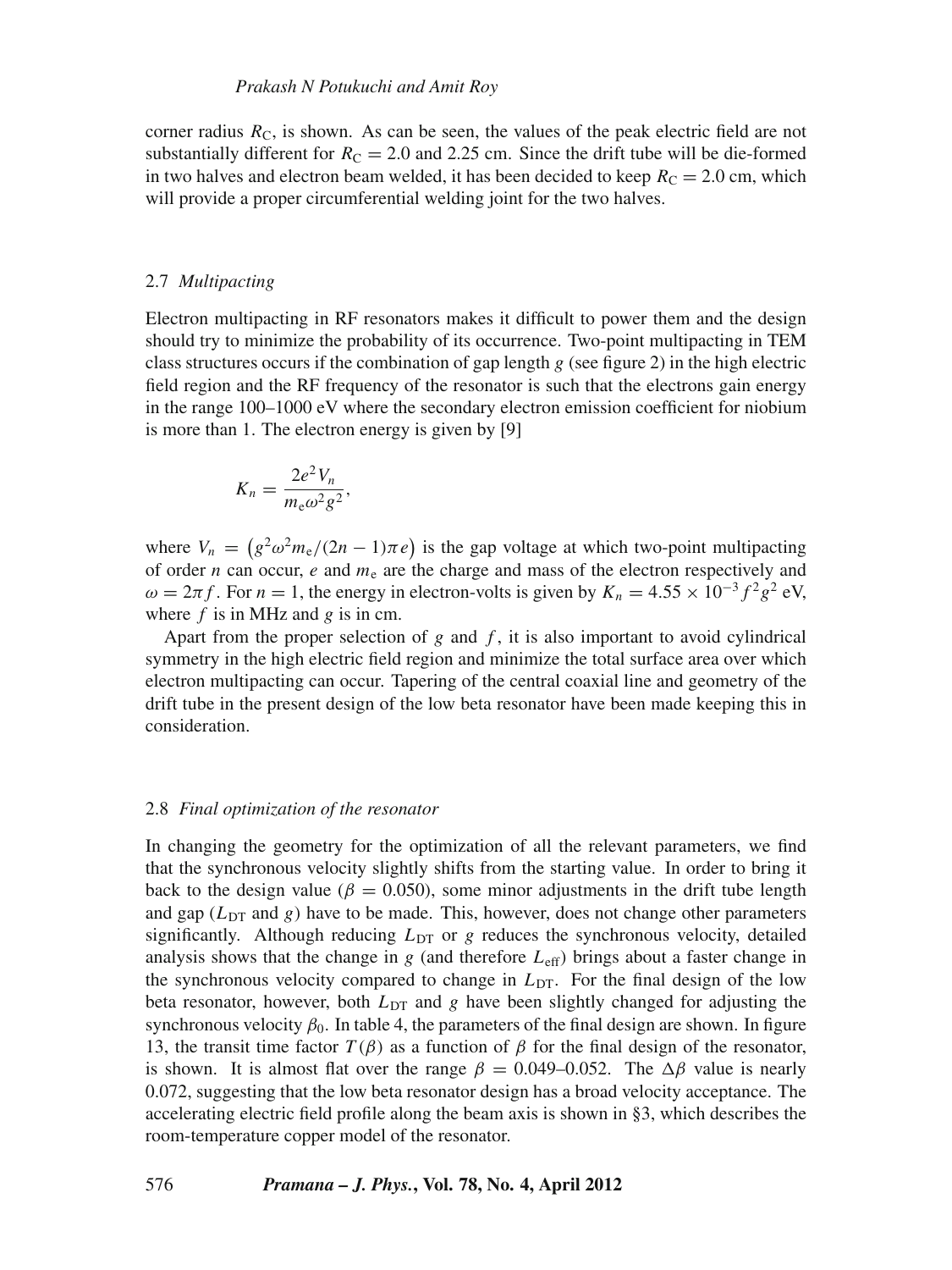### *Superconducting low beta niobium resonator*

**Table 4.** Final parameters of the low beta resonator design. The stored energy  $U_0$ , peak magnetic and electric fields  $B_{\text{peak}}$  and  $E_{\text{peak}}$  respectively are shown at 1 MV/m accelerating gradient. *E*<sup>a</sup> and *V*Gain are shown at 1 J of stored energy in the resonator.

| Parameter                | Value             |
|--------------------------|-------------------|
| $\beta_0$                | 0.051             |
| $\mathcal{f}$            | 97 MHz            |
| $L_{\rm eff}$            | $10.4 \text{ cm}$ |
| $L_{\text{DT}}$          | $4.2 \text{ cm}$  |
| <b>OH</b> Diameter       | 15.9 cm           |
| $L_{\rm CC}$             | 72 cm             |
| $U_0$                    | $26 \text{ mJ}$   |
| $B_{\rm peak}$           | $64.2 \text{ G}$  |
| $E_{\rm peak}$           | $3.4$ MV/m        |
| $R_{\rm sh}/Q$           | 650               |
| OR <sub>s</sub>          | 16.1              |
| $E_a$ at 1 J             | $6.2$ MV/m        |
| $V_{\text{Gain}}$ at 1 J | $0.63$ MV         |



**Figure 13.** Transit time factor as a function of  $\beta$  for the final design of the low beta resonator.

# 2.9 *Frequency sensiti*v*ity*

The two major sub-assemblies of the low beta resonator which determine its resonance frequency, namely the outer housing and central coaxial line, can only be fabricated within certain dimensional tolerances. In order to understand the tolerance limits on them, the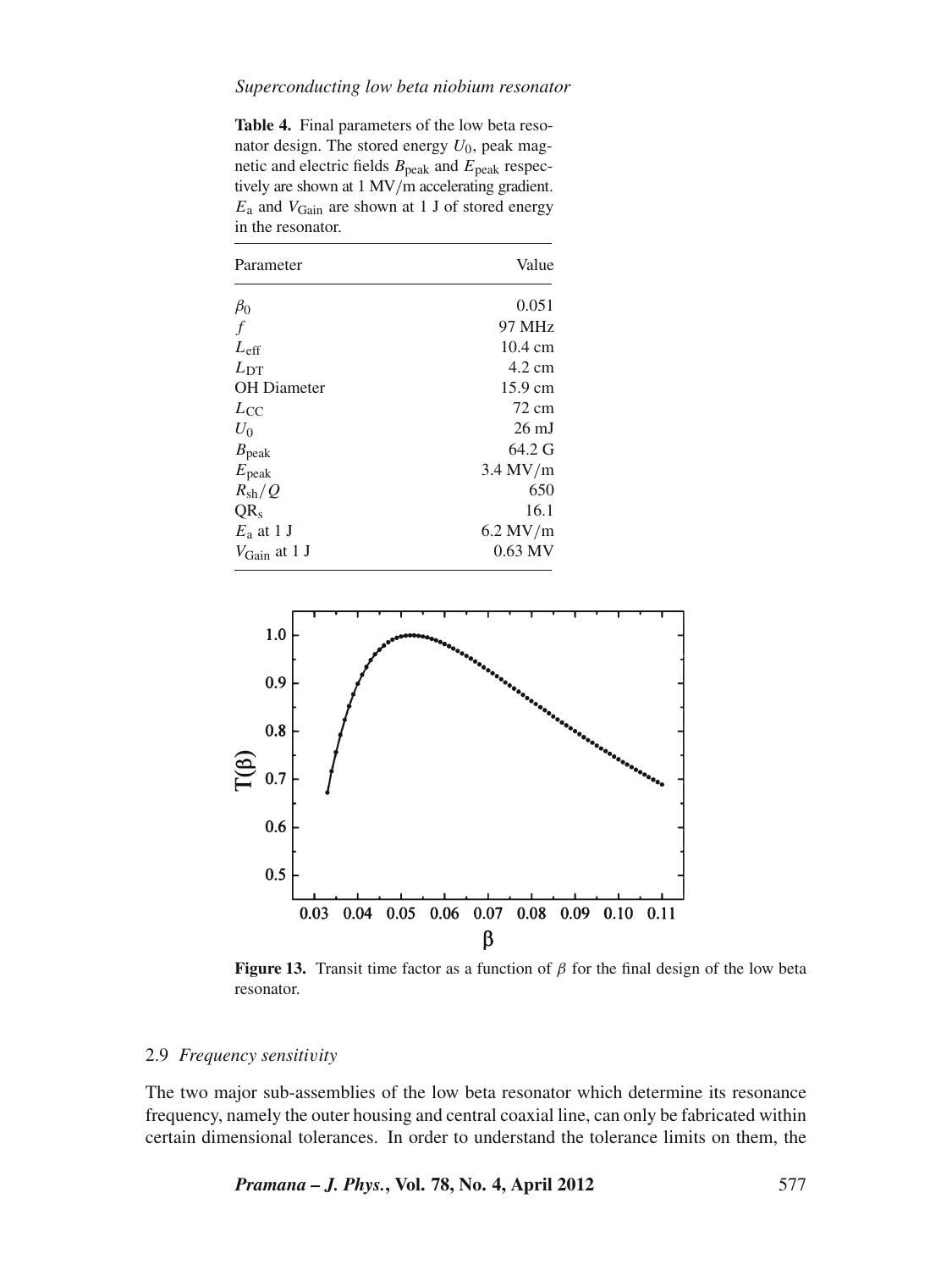frequency sensitivity of the sub-assemblies was studied. This information is also useful in selecting niobium of proper thickness to reduce the deformation produced in them from liquid helium-induced pressure fluctuations, which translate into RF frequency jitter. In addition, the frequency sensitivity is also useful in understanding the expected change in the RF frequency of the resonator after electropolishing it.

For the outer housing, the frequency sensitivity is calculated to be about −55 kHz/mm, whereas for the central coaxial line it is  $+410$  kHz/mm.

#### 2.10 *Tunability*

For online operation in the Linac, all the resonators must be tuned to the same frequency. The quarter-wave resonators in the superconducting Linac use niobium slow tuner bellows for tuning the resonators online [2]. The slow tuner is mounted at the drift tube end of the resonator and is moved in and out by pressurizing with helium gas or evacuating the bellows. This changes the capacitance at the drift tube end of the resonator and changes its resonance frequency. For a 20 psi change in pressure, a total displacement of 3 mm of the bellows is achieved. Extensive work has been done over the last several years to make the slow tuners reliable and the work has produced very good results. In addition, the electronics control system of the slow tuner has also undergone major improvements.

In view of this, we propose to use the same design for slow tuner bellows for the low beta resonators also. The frequency tunability of the low beta resonator has been simulated using Microwave Studio. For a 3 mm displacement in the bellows the estimated frequency change is around 100 kHz, which is sufficient to tune the resonators online.

#### 2.11 *Mechanical and engineering design*

The mechanical design of the coaxial line resonator aimed at increasing the frequency of the lowest eigenmode as high and as far away from 50 Hz as possible to reduce microphonic-induced RF frequency jitter. Finite element analysis was done using the computer code ANSYS multiphysics [13] and the coaxial line was modelled to study the vibration modes and their frequencies. In addition, deformations in the mechanical structure of the resonator arising from liquid helium-induced pressure fluctuations, which translate into RF frequency jitter, were also studied.

The tapered coaxial line in the resonator would be fabricated with 3 mm thick niobium to make the structure sufficiently stiff. Its mechanical frequency can be increased by reducing the mass at the drift tube end, and hence a thickness of 1.5 mm was chosen for the drift tube. For increasing the mechanical frequency further, the wall thickness of the coaxial line at the open end would be reduced from 3 mm to 1.5 mm by machining out the material from its inside. In figure 14, the frequency of the lowest eigenmode as a function of the length of the central coaxial line over which the wall thickness is reduced, is shown. As can be seen, the frequency increases from 61 Hz to 64.6 Hz when the wall thickness is reduced over 120 mm. This value is sufficiently far away from 50 Hz, and should reduce the microphonic-induced RF frequency jitter in the resonator.

In the closed loop refrigeration for the superconducting Linac, the liquid helium system is maintained above 1 bar pressure. During online operation of the Linac, the pressure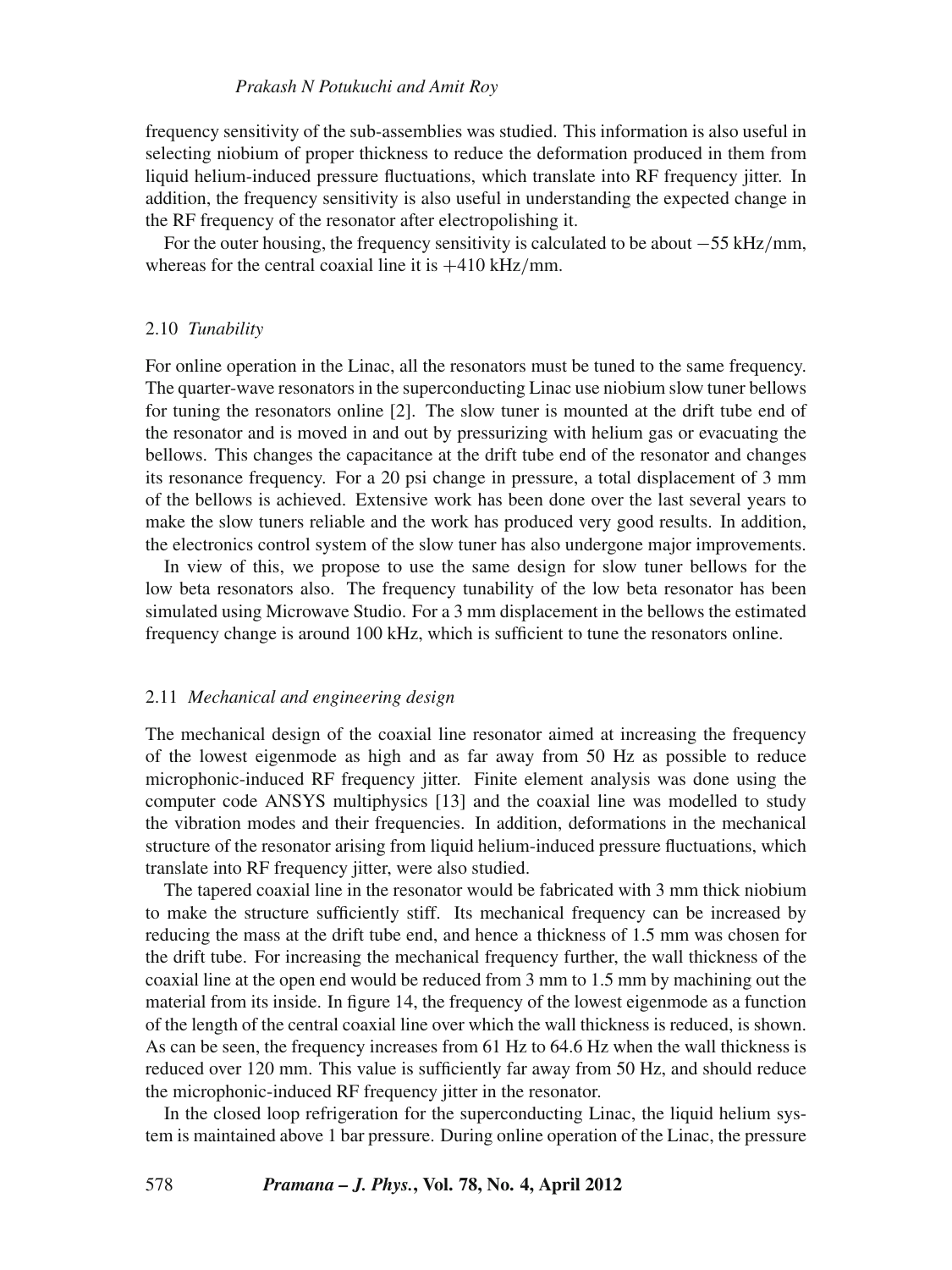

**Figure 14.** Frequency of the lowest mechanical eigenmode as a function of the length over which the wall thickness of the central coaxial line is reduced from 3 to 1.5 mm.

fluctuations in this system have been measured to be about 25 mbar [14]. It is reasonable to expect a similar value in the low beta module also. The deformation in niobium housings of 2, 3 and 4 mm wall thickness due to pressure fluctuations of 50 mbar (twice the measured value) were calculated using finite element analysis. Using the frequency sensitivity value, discussed earlier, this translates to 4, 3 and 2 Hz RF frequency fluctuation respectively. Similarly for the top flange, calculations done with 10, 12.7 and 15 mm thick niobium indicated that the RF frequency would fluctuate by 13,  $5\frac{1}{2}$  and 4 Hz respectively for a pressure fluctuation of 50 mbar. Increasing the thickness of niobium reduces the heat transport across it and increases the cost of the material. Considering all these arguments, we have chosen 3 mm thick material for the outer housing and 12.7 mm  $(\frac{1}{2})$  thick material for the top flange. The total fluctuation due to the simultaneous deformation in the outer housing and top flange would be less than the bandwidth of the loaded resonator, which is typically set around 20 Hz.

The niobium resonator would be closely jacketed with an outer stainless steel vessel which will contain liquid helium needed for cooling the resonator. This design, originally developed for the QWRs used in the IUAC superconducting Linac [5], has been adopted by many groups on several different resonator designs around the world. For joining niobium to stainless steel (SS), flanges made of explosively bonded Nb–SS composite material will be used. The resonator would be anchored at the open-end (the drift tube end) and free to move at the top. To take care of the differential contraction between niobium and stainless steel when the resonator is cooled down from room temperature to 4.2 K, the composite material flanges would be used along with stainless steel bellows. This design, developed originally for the IUAC-QWR and modified subsequently [15], is very reliable. In figure 15, a cut-away view of the low beta resonator design along with its outer stainless steel vessel, is shown.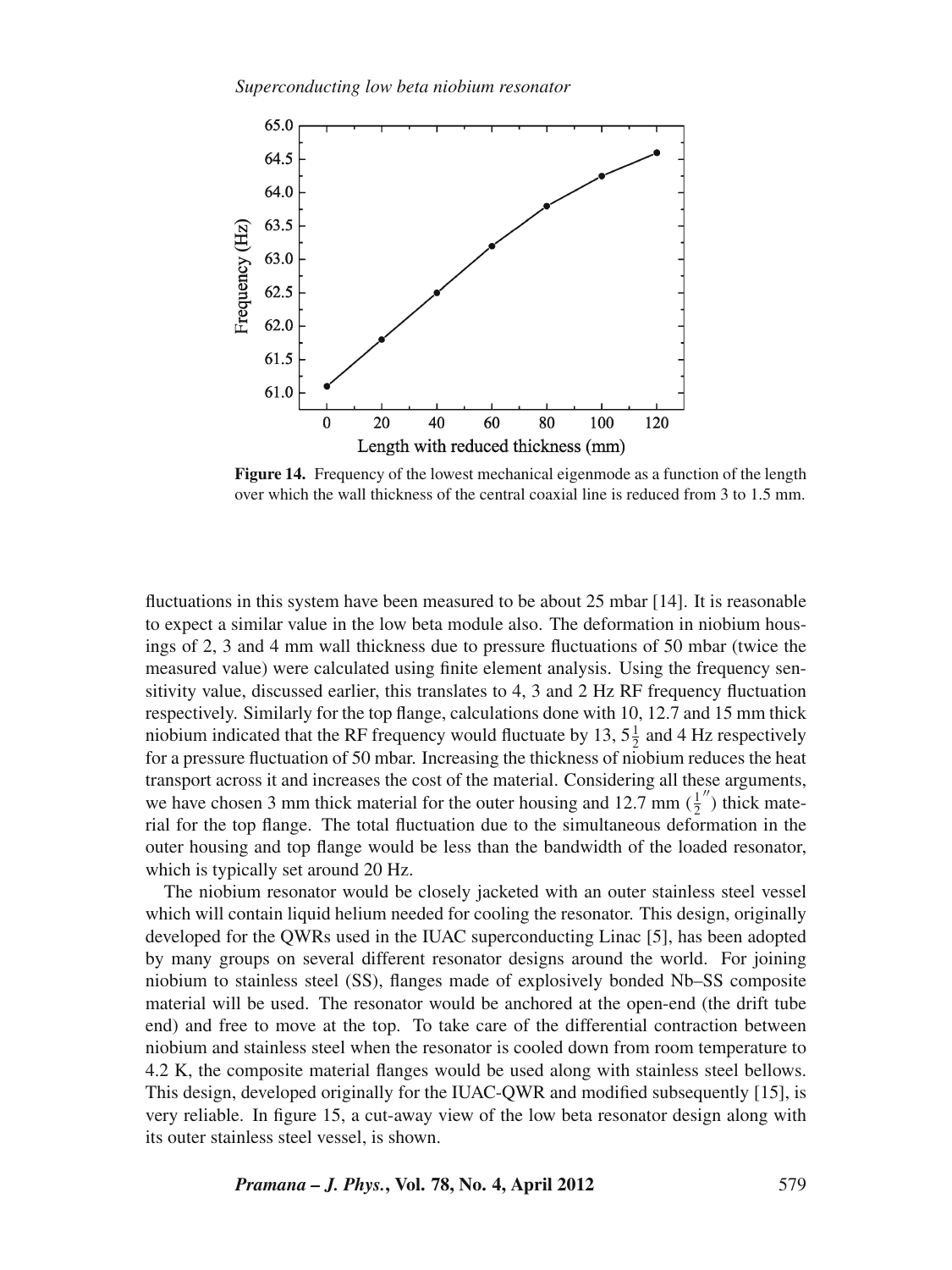

**Figure 15.** Cut away 3D view of the low beta resonator design showing niobium components inside and the stainless steel vessel outside.

# 2.12 *Number of resonators needed*

The number of resonators needed in the low beta module for reaching the required velocity for injection into the superconducting Linac, is given by

$$
n_{\rm res} = \frac{466.5(\beta_{\rm f}^2 - \beta_{\rm i}^2)(A/q)}{E_{\rm a}L_{\rm eff}T(\beta)\sin\phi},
$$

where  $\beta_i$  is the injection velocity,  $\beta_f$  is the final velocity and  $\phi$  is the phase angle of the RF with respect to the beam bunch.  $E_a$  and  $L_{\text{eff}}$  are in MV/m and metre respectively. The phase angle is usually set so that the beam is accelerated without blowing up the longitudinal emittance. Assuming an accelerating gradient of 5 MV/m, phase angle of 80<sup>°</sup> (i.e. phase offset of 10<sup>°</sup>) and an average value of  $T(\beta) = 0.97$  over the velocity range, the number of resonators required to accelerate from  $\beta_i = 0.040$  to  $\beta_f = 0.055$  is about eight. Given the performance of the resonators built at IUAC [16], this gradient is realistically achievable. The existing cryomodules in the superconducting Linac house eight resonators each. Since the outer diameters of the low beta resonator and the quarterwave resonators used in the superconducting Linac are the same, a cryomodule similar to the existing design can be developed for the low beta module also.

# **3. Copper model**

A copper model has been built for validating the electromagnetic parameters of the low beta resonator design before starting work with niobium. The copper model of the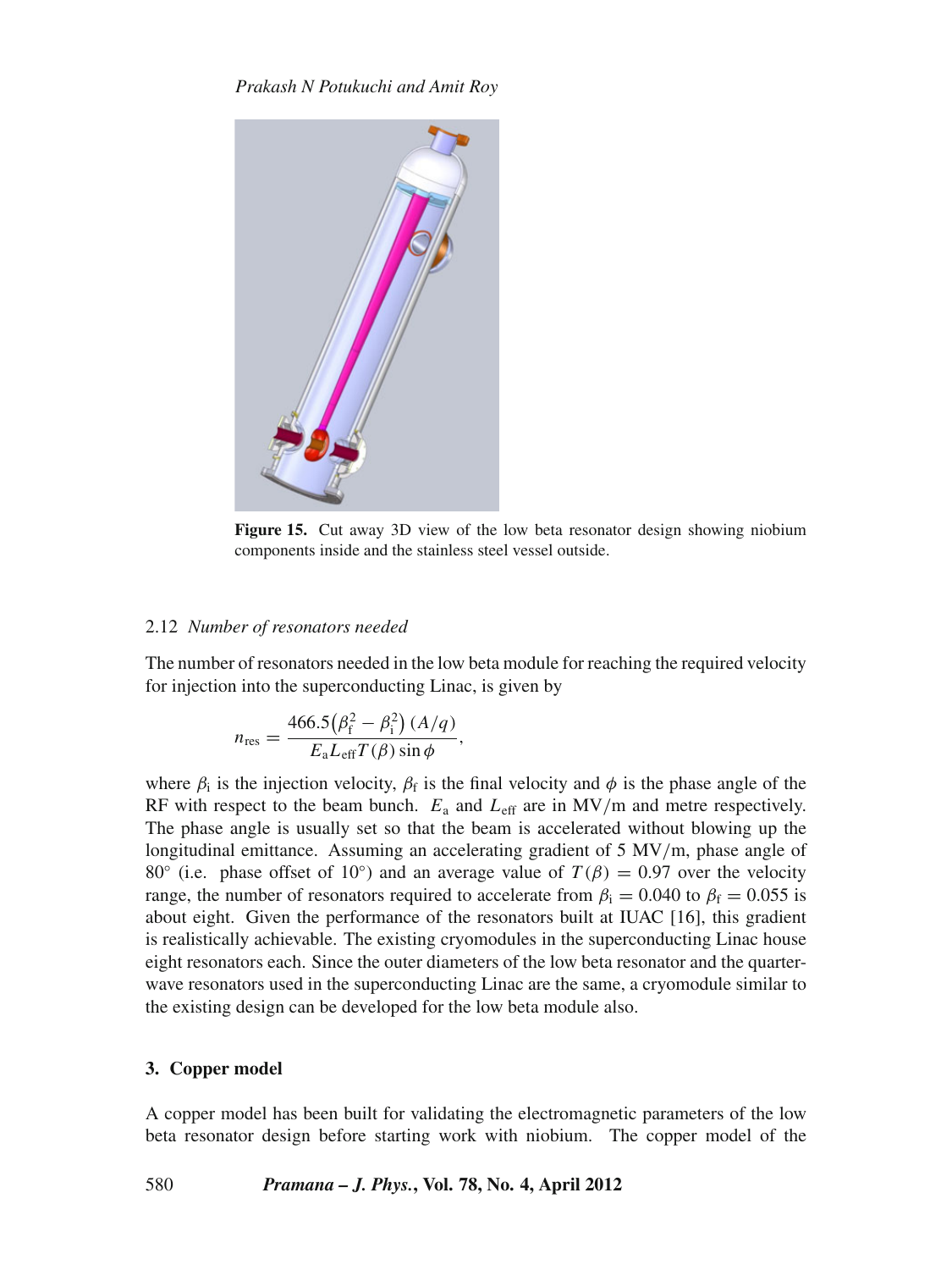*Superconducting low beta niobium resonator*



**Figure 16.** Frequency as a function of the bead position when a spherical dielectric bead is pulled through the beam axis of the resonator.

resonator exactly mimicked the design except that the drift tube was rolled into a cylinder without the corner radius  $R_C$  (see figure 5), which is primarily provided to reduce the peak surface electric field. This minor change was made to avoid making a forming die to fabricate a drift tube of the exact geometry. It, however, meant that the expected frequency would be lower than the design frequency due to the increase in the drift tube capacitance. The modified resonator geometry was also modelled on Microwave Studio to calculate the resonance frequency, which came out to be 92.54 MHz. However, the other parameters of the resonator did not change significantly.



**Figure 17.** Electric field profile along the beam axis of the copper model of the resonator. For comparison, data from Microwave Studio calculations are also shown.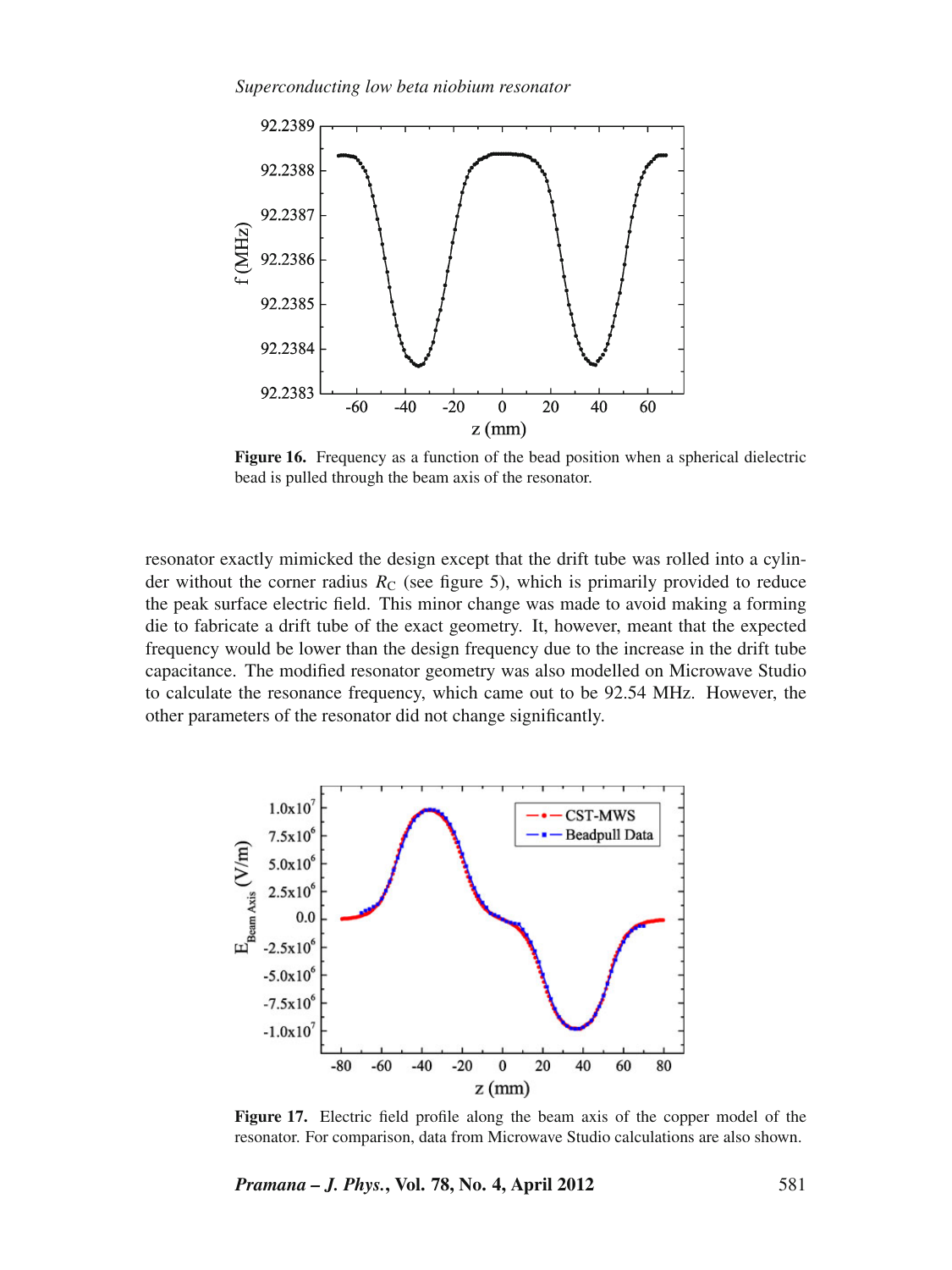

**Figure 18.** Comparison of transit time factor as a function of  $\beta$  calculated from the bead pull data with the results from MWS calculations.

#### 3.1 *Bead pull measurements*

Bead pull measurements [17] were performed on the copper model to measure the change in the resonator frequency as a function of the bead position. From this data the on-axis electric field profile, stored energy, energy gain, transit time factor and shunt impedance were calculated. In figure 16, the RF frequency as a function of the position of the bead is shown, when a spherical dielectric bead is pulled through the beam axis of the resonator. In figure 17, the electric field profile along the beam axis, calculated from the frequency perturbation data, is shown. For comparison, the field generated by Microwave Studio is also shown in the figure. In figure 18, the transit time factor calculated from the electric field profile is shown along with the values calculated using Microwave Studio code.

**Table 5.** Calculated and measured values of the parameters from the bead pull measurement. The higher value of stored energy in the copper model is due to the slightly larger capacitance of the drift tube.

| Calculated        | Measured        |
|-------------------|-----------------|
| 92.54 MHz         | 92.25 MHz       |
| 0.051             | 0.051           |
| $28.7 \text{ mJ}$ | $27 \text{ mJ}$ |
| 650               | 658             |
| $100$ kHz         | $110$ kHz       |
|                   |                 |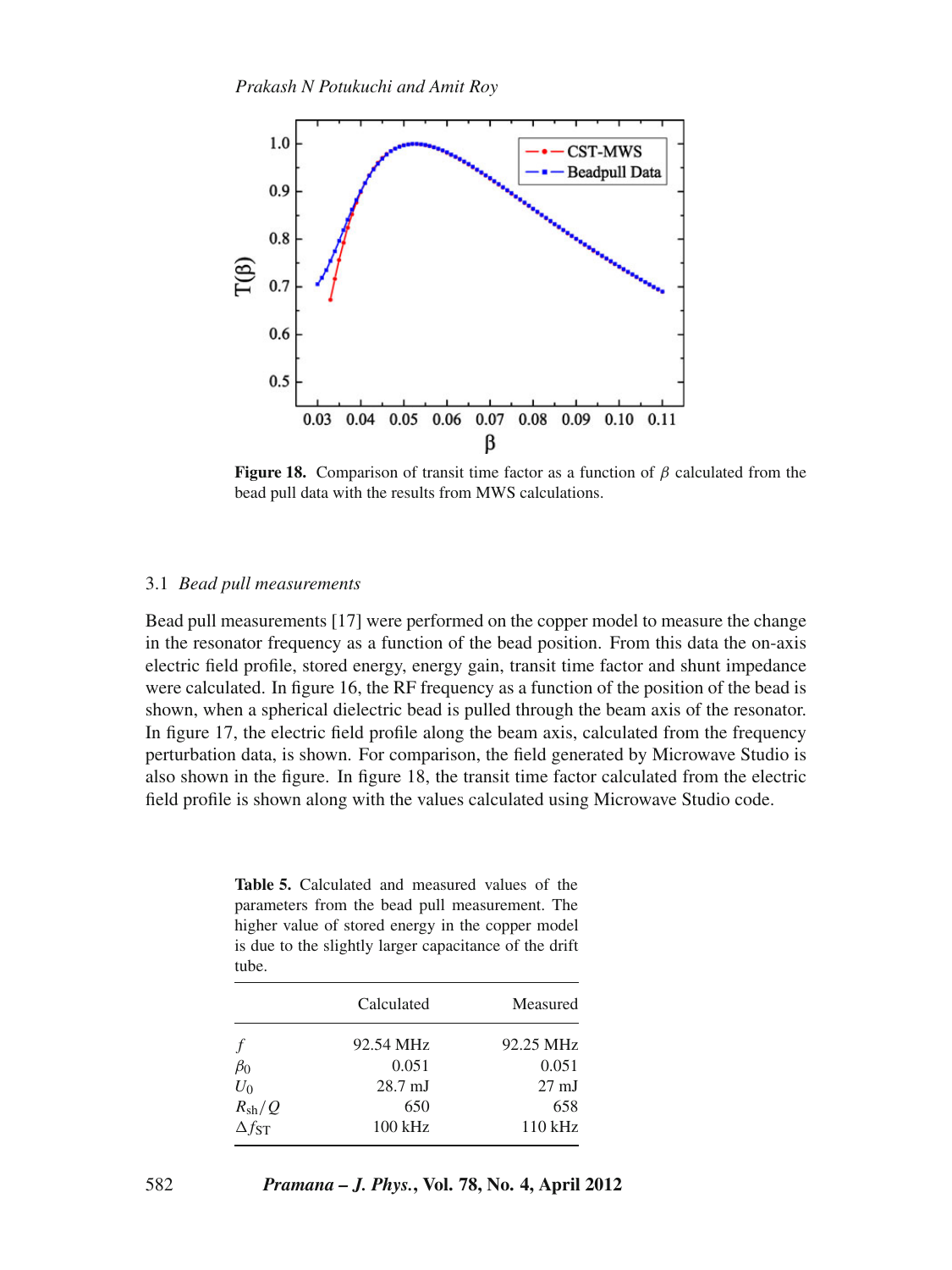In addition, the frequency tunability of the resonator was also measured using a mock slow tuner and displacing it by 3 mm to mimic the motion of the bellows. In table 5 the various parameters measured on the copper model are shown. The agreement between the calculated and measured values is excellent, thus validating the electromagnetic design of the resonator.

# **4. Conclusions**

A TEM class resonator optimized for  $\beta = 0.050$  operating at 97 MHz, has been designed for the high current injector at IUAC. This resonator has the highest frequency among all the superconducting accelerating structures designed to operate at such a low velocity for heavy ions. The electromagnetic design has been done to arrive at an optimal design and a copper model has been built and tested to validate it. Mechanical analysis of the structure has been done to identify the vibrational modes and the engineering design has been completed. Fabrication of two niobium prototype resonators has been started. Most of the dies and tooling required for fabricating the components have been made and some niobium components for the prototype resonators have been fabricated. We expect to perform the first cold test of the resonator in the next few months.

#### **Acknowledgements**

The authors would like to thank Mr K K Mistri for his help in fabricating the copper model of the resonator and Mr Rajeev Mehta for helping with the bead pull set-up and measurements. The authors thank Mr Jimson Sacharias for his help in creating the engineering model and for making the fabrication drawings.

# **References**

- [1] D Kanjilal *et al*, *Nucl. Instrum. Methods* **A328**, 97 (1993)
- [2] S Ghosh *et al*, *Phys. Re*v*. Special Topics Accelerators & Beams* **12**, 040101 (2009)
- [3] R Geller, *Electron cyclotron resonance ion sources and ECR plasmas* (Institute for Physics Publishing, Bristol, 1996)
- [4] Amit Roy, *Pramana J. Phys.* **57(2 & 3)**, 659 (2001)
- [5] K W Shepard, A Roy and P N Potukuchi, *Proceedings of the 1997 Particle Accelerator Conference* (Vancouver, B.C., Canada, 1997) p. 3072
- [6] L M Bollinger, *Proceedings of the XIX International Linac Conference (LINAC98)* (Chicago, USA, 1998) p. 3
- [7] M P Kelly, *Proceedings of the 2006 Linear Accelerator Conference (LINAC06)* (Knoxville, TN, USA, 2006) p. 23
- [8] A Facco, TESLA Technology Collaboration Meeting, April 2010, Fermi National Accelerator Laboratory, USA, website: http://conferences.fnal.gov/ttc10/
- [9] Hasan Padamsee, Jens Knobloch and Tom Hays, *RF superconducti*v*ity for accelerator* (Wiley-VCH Verlag GmbH & Co., KGaA, Weinheim, 2008) 2nd edn
- [10] Prakash N Potukuchi, *Proceedings of the 14th International Conference on RF Superconducti*v*ity (SRF2009)* (Berlin, Germany, 2009) p. 502
- [11] Computer Simulation Technology, Darmstadt, Germany, website: www.cst.com